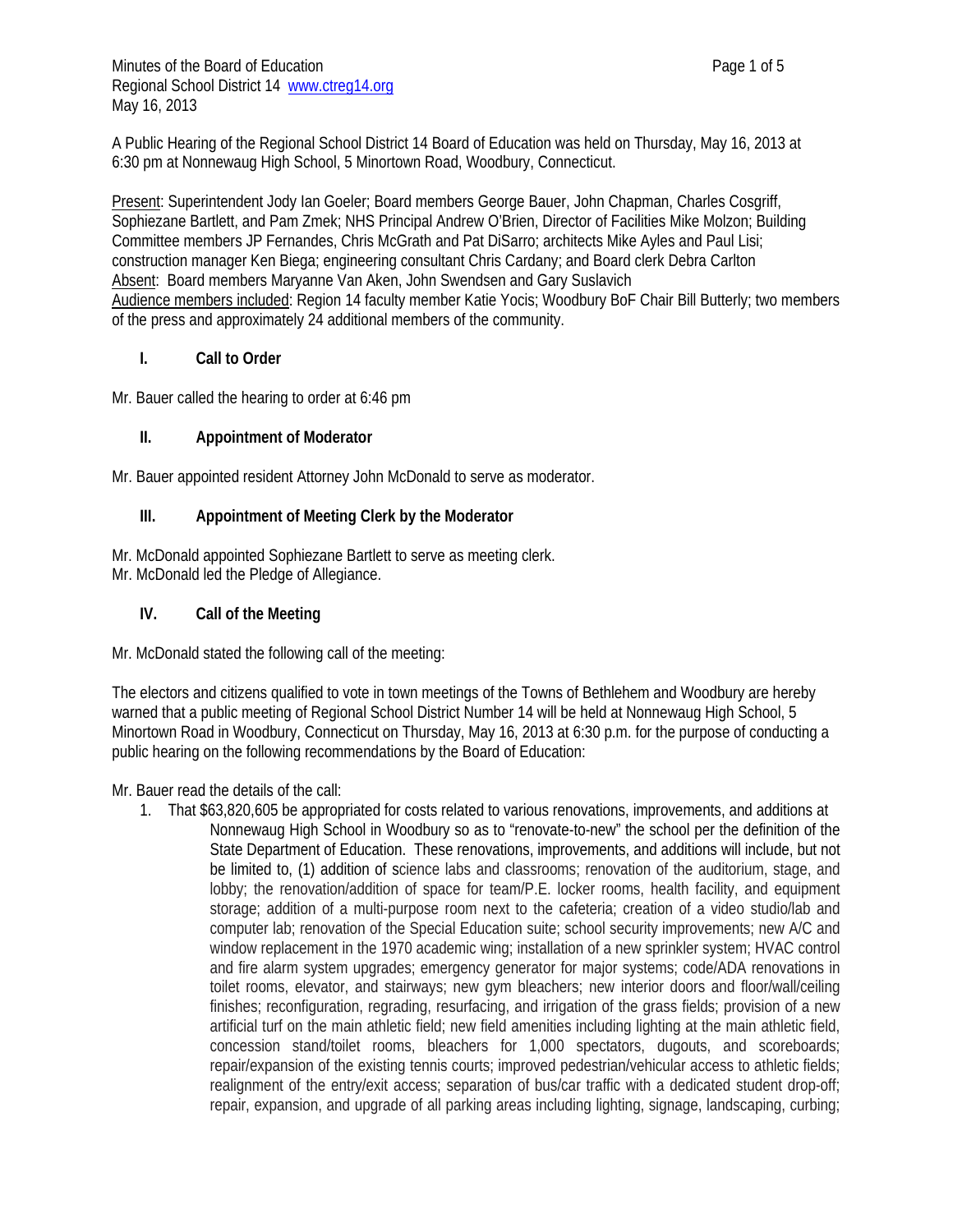and (2) related work and improvements; and for costs related to the financing of the project. The appropriation may be spent for design and construction costs, furnishings, fixtures, equipment, materials, site improvements, survey and testing costs, architects' fees, engineering fees, construction management costs and fees, consultant fees, legal fees, net interest on borrowings, other financing costs, and other expenses related to the project and its financing. The Board of Education or any building committee delegated all or any portion of such responsibility by the Board of Education shall be authorized to determine the scope and particulars of such project, and may reduce or modify the scope of such project as desirable, and the entire appropriation may be spent on such project as so reduced or modified.

- 1. That \$63,820,605 bonds and temporary notes of the District be authorized to finance the appropriation. The amount of the bonds or notes authorized shall be reduced by the amount of grants received by the District for the project.
- 2. That the Chairman and the Treasurer, or such officer or body delegated such authority by the Board of Education, be authorized to require the District and its member towns to comply with applicable federal income tax requirements for tax-exempt bonds, and to make representations and enter into written agreements for the benefit of holders of the bonds or notes to provide secondary market disclosure information.
- 3. That the Board of Education be authorized to approve the entering into of contracts for the project, and the Board of Education, or such officer or body to whom the Board delegates such authority, be authorized to approve the expenditure of said appropriation and such other matters as it deems desirable or necessary to complete the project.
- 4. That the appropriation and bond and temporary note authorization be submitted to referendum vote of the electors and citizens qualified to vote in the member towns of the District.

### **V. Presentation of the Nonnewaug High School Building Project**

Mr. O'Brien began with information about educational requirements driving the plan, including increased course requirements, and showed data on percentages of students currently underserved at NHS.

Mr. Bauer presented some history on the building committee and a timeline to date.

Mr. Ayles spoke to the design elements of the plan.

**Sean Murphy**, Woodbury, interjected a question about why more detail is not available at this point in the process.

Mr. Ayles explained that, at this point, detail that Mr. Murphy is seeking would be too expensive for the district when a referendum has not yet been approved. Most design plans of this type are specific enough to estimate costs, but not so specific as to be cost prohibitive to the organizations being served.

Mr. Biega outlined the project schedule estimated to span 36-38 months.

Following the budget presentation, Mr. McDonald opened the floor for public comment.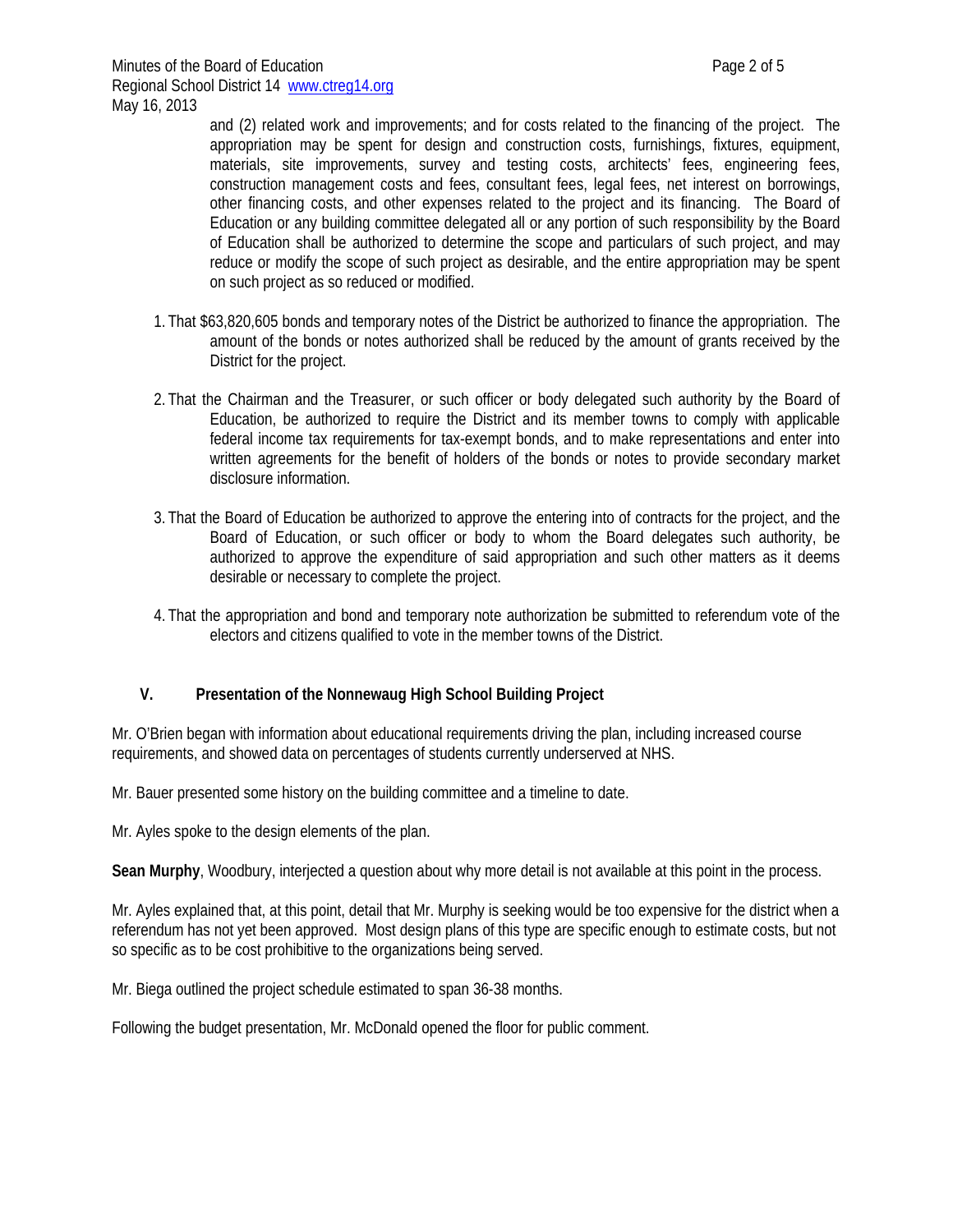### **VI. Public Comment**

**Tom Arras**, Woodbury, asked if the firms represented tonight already have the job or will this go out to bid. Mr. Ayles responded that Antinozzi Associates and O&G have been under contract with Region 14 since 2007. Mr. Fernandes added that these two firms were chosen through a bid process in 2007, and O&G will bid out their work when the project begins.

Mr. Arras contended that the last time a building project was attempted, the  $4<sup>th</sup>$  tennis court was not seen as economically feasible.

Mr. Fernandes corrected him; the last time, 6 courts were seen as desirable for tournament play but not deemed feasible in the current location. Four courts do not present a problem with the rock ledge and are the minimum acceptable for tournament play.

Mr. Arras contended that the last project sold the public on the need for outdoor space adjacent to the cafeteria and now that area is to be closed in. He asked why that changed.

Mr. Fernandes commented that this change is with a heightened interest in safety and security.

Mr. Chapman added that, by enclosing this area, lunch waves can be designed to facilitate class schedules and to optimize space.

**Duncan McDougal,** Woodbury, asked if all schools have football stadiums, bleachers, teams; asked why moving the tennis courts out to the field hadn't been considered; asked why adjacent landowners hadn't been approached to sell us their property to use for additional parking; and said we should be focusing on "lifelong sports" such as tennis and not football.

Mr. Ayles indicated the turf field will be multi-use, not just for football.

Mr. Cardany said that the plan does include at least 60 added parking spaces.

Mr. McDougal noted that auditoriums in Greece are thousands of years old. Also, maybe NHS should just be torn down and rebuilt for less.

Mr. Biega explained that this had been considered; however, the State offers less reimbursement for new buildings and this option would cost more, not less.

**Scott Baider,** Woodbury, asked about projected student enrollment and how many students are projected for Woodbury, Bethlehem, and agriscience. What happens in 10 years, he asked, if we don't need the space we're creating?

Mr. Biega commented that the needs of today are being corrected, while planning for the future.

Mr. Ayles added that State reimbursement is based on student enrollment at the time of submission.

**Sean Murphy** asked the difference between what we want and what we need; locker rooms for sports, he said, are not a need.

Mr. Ayles noted that the design was based upon the educational specifications created by the administration.

Mr. Murphy asked whether permits from inland wetlands had been received.

Mr. Cardany, of Langan Engineering, indicated that while applications have not yet been filed, indications from that agency are that wetlands will not be affected by this project.

Mr. Ayles noted that agency had been met with and nothing glaring was uncovered; also, permits are not required at this point in the project.

Mr. Murphy felt the space issues do not add up; fewer kids should mean less space needed.

Mr. Chapman urged him to look at the educational specifications – program needs, bricks and mortar, number of credits needed – the specifications were developed based on real needs.

**Katie Yocis,** Woodbury, and NHS science teacher, explained that while there are 10 science teachers at NHS, there are only 7 science classrooms; therefore, once every 4 days she teaches in an English classroom. She suggested that if the high school was improved, many of the 50% of students opting for private high school might return. Students interested in drama are not here, she said, because the auditorium is deplorable. Local dance companies are not interested in renting our space because it is so bad. Improving the facilities will bring the community back here, she said.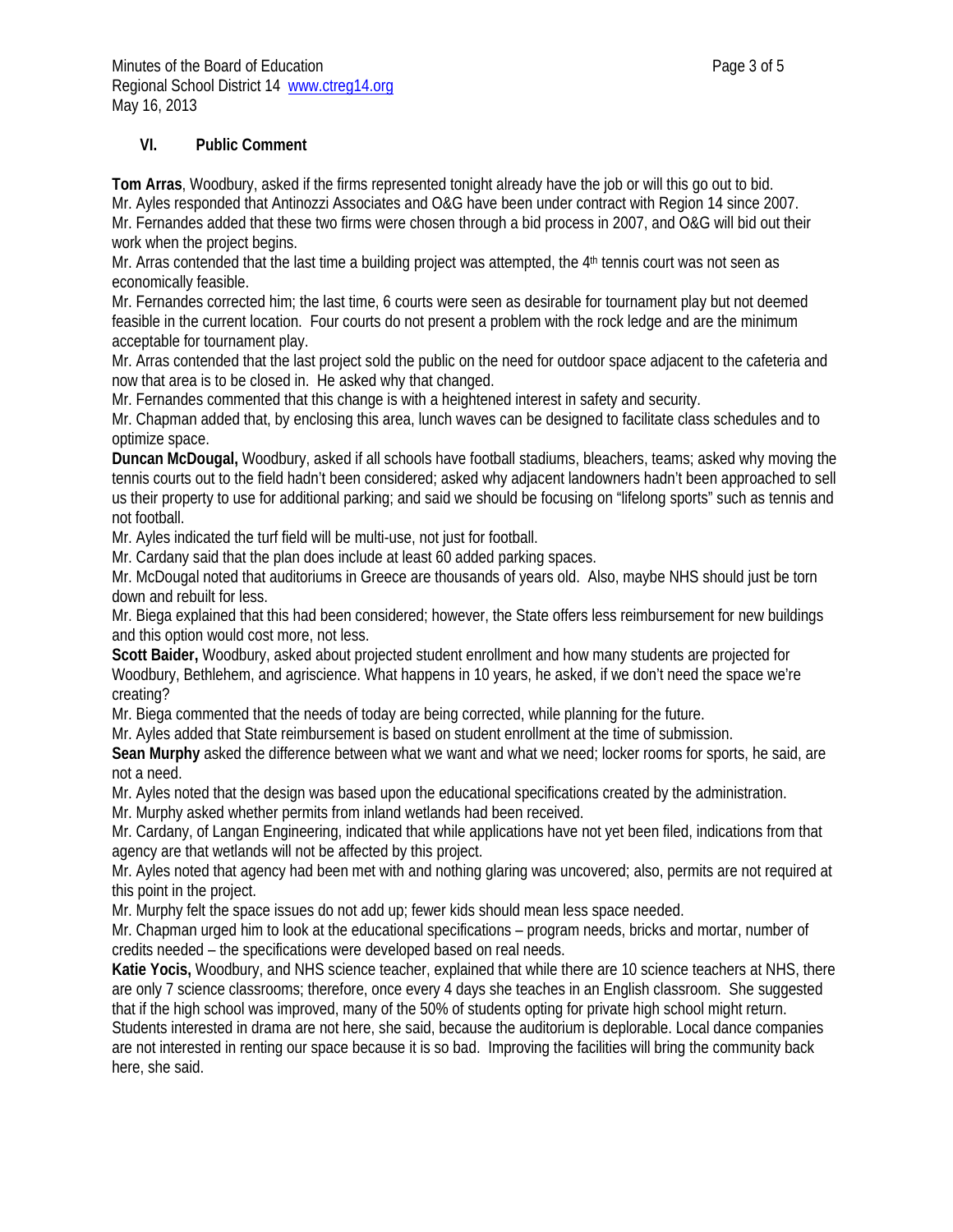**Chris McGrath,** Waterbury, and WMS athletic director, coaches JV girls soccer. It saddens him when grade 8 students explore where else they might rather play because our facilities are so poor. Injuries sustained by our athletes are not collision injuries but rather sprains from running laps. Yet, he said, our students do sometimes go on to play D1 sports in college – not because of our facilities but in spite of them. If students could be proud of where they come from, instead of moving away after college, they might move back here to start their lives. To the comment about life long sports, it was decided to put the turf field outside of the track so it could be used by all sports, not just football. Our teams have to borrow use of other towns' turf fields to prepare for competition play because our students have no experience playing on the surface they will see in tournament play. Also, there have been instances when our athletes could not enjoy home team advantage in tournament play because our fields were deemed unacceptable. This is embarrassing to our high performing athletes.

Mr. Goeler noted that what we hope to instill in our athletes is the importance of teamwork and camaraderie. These, he said, are lifelong skills. Bringing the community together is also a goal of team sporting events.

Mr. McGrath added that a lifelong love of physical activity is another goal of athletics.

**Don Fiftal,** Woodbury, commented that "need," as a central issue, is in the eye of the perceiver. He had 2 sons go through R14 in the 90s. He is thankful that students may finally get 4 playable tennis courts. Night lighting on the fields will lead to greater attendance at games. Parents who cannot be here in the afternoon will certainly come out at night. There are many needs here, and mandates on teachers, and increased pressure on the district. He feels the timing for the project is great with current interest rates and construction costs. He supports the work done by the board and building committee and thanked them for it. He will pay his share to get this work done.

Mr. Arras asked if the cumulative cost for the 25 year span of the loan is available.

Mr. Ayles agreed to attempt to calculate that.

Mr. Arras asked the percentage of time agriscience students spend in the high school; since they are 25% of the total population, how much do their parents pay for these improvements?

He was told that out of district parents do not pay for these improvements as they are not taxpayers of Woodbury or Bethlehem.

Mr. Arras noted that football costs an estimated \$45,000/yr. though the public had been sold on the idea it would cost nothing.

Mr. Bauer reminded him that the field improvements will benefit all sports.

Mr. Arras asked what the test borings had revealed as to the field conditions.

Mr. Cardany indicated those had not been done yet. The turf field will need to be slightly raised. He added that the field area will include both practice and game fields.

Mr. Arras read an opinion article about high school construction projects "robbing communities blind." Maybe building new does make more sense, he said.

**Kiera Stampp,** Woodbury, said she's only recently started coming to meetings and that she is sorry for that. To constantly hear "no" is frustrating to her. Her family moved here from NC for better schools and she hopes the referendum passes because the kids deserve it and so many positives can come from it. She thanked the board and building committee for their work.

Mr. McDougal revisited that idea that out of district families do not pay for this project, and added that time, effort and money have not been put into our grass fields.

Mr. Baider agreed that NHS is the flagship school, but enrollment is declining and the elementary schools are being ignored. To attract young families, he asked, what is being done for the elementary schools?

Mr. Bauer said changes in building use for K-6 are being considered.

Mr. Chapman added that the needs at NHS are here now. What is done here will lead to planning for the lower schools.

Mr. Murphy predicted that young families will not be attracted to our community because there is no reason to come to CT, elected officials are incompetent, this is an example of "mob rule," empty commercial space in town is due to dysfunctional zoning commission, and property values don't go up with increased school spending as evidenced by Waterbury.